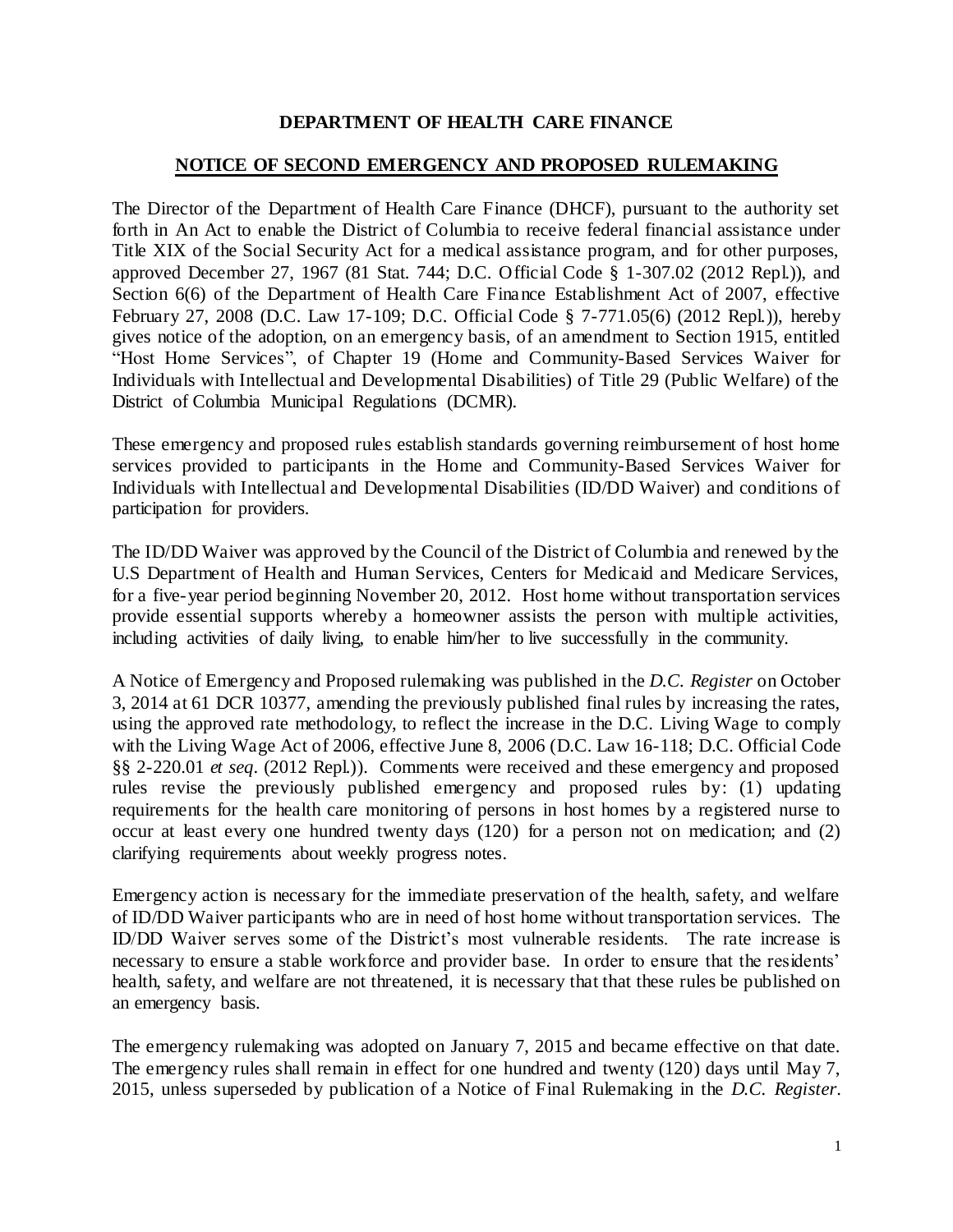The Director of DHCF also gives notice of the intent to take final rulemaking action to adopt these proposed rules in not less than thirty (30) days after the date of publication of this notice in the *D.C. Register*.

**Section 1915, HOST HOME, of Chapter 19, HOME AND COMMUNITY-BASED SERVICES WAIVER FOR INDIVIDUALS WITH INTELLECTUAL AND DEVELOPMENTAL DISABILITIES, of Title 29 DCMR, PUBLIC WELFARE, is amended to read as follows:**

## **1915 HOST HOME WITHOUT TRANSPORTATION SERVICES**

- 1915.1 The purpose of this section is to establish standards governing Medicaid eligibility for host home without transportation services under the Home and Community-Based Services Waiver for Individuals with Intellectual and Developmental Disabilities (ID/DD Waiver), and to establish conditions of participation for providers of host home services.
- 1915.2 Host home without transportation services enable a person to retain or improve skills related to: health; activities of daily living; money management; community mobility; recreation; cooking; shopping; use of community resources; community safety; and to develop other adaptive skills needed to live in the community.
- 1915.3 To be eligible for Medicaid reimbursement of host home without transportation services, each person shall demonstrate a need for support for up to twenty-four (24) hours per day, and the services shall be:
	- (a) Provided in a private home, referred to as "host home", which may be leased or owned by the principal care provider; and
	- (b) Identified as a need in the person's Individual Support Plan (ISP) and Plan of Care.
- 1915.4 The total number of persons living in the host home (including those served in the ID/DD Waiver), who are unrelated to the principal care provider cannot exceed three  $(3)$ .
- 1915.5 In order to be reimbursed by Medicaid, the principal care provider shall:
	- (a) Use the Department of Disabilities Services ("DDS") approved personcentered thinking tools to develop an assessment that includes what is important to and for the person, within the first month of the person residing in the home;
	- (b) Participate in the development of the ISP and Plan of Care to ensure the ISP goals are clearly defined;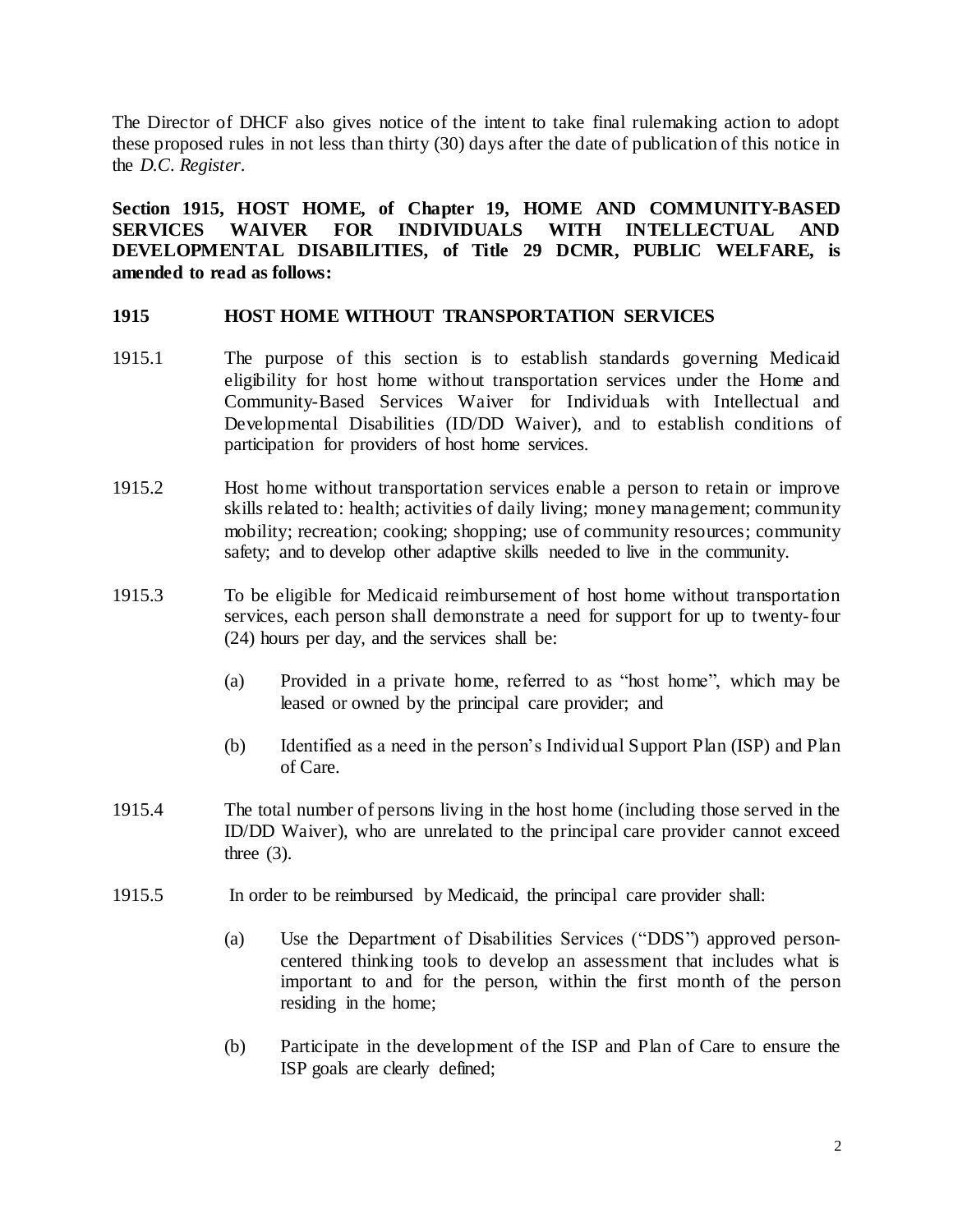- (c) Assist in the coordination of all services that a person may receive by ensuring that all recommended and accepted modifications to the ISP are included in the current ISP;
- (d) Develop a support plan with measurable outcomes using the information from the DDS approved person-centered thinking tools, the ISP, Plan of Care, and other information as appropriate to assist the person in achieving their goals; and
- (e) Review the person's ISP and Plan of Care goals, objectives, and activities at least quarterly, and more often as necessary, and submit quarterly reports to the person, family, as appropriate, guardian, and DDS Service Coordinator in accordance with the requirements described, under Section 1908 (Reporting Requirements) and Section 1909 (Records and Confidentiality of Information) of Chapter 19 of Title 29 of the DCMR.
- 1915.6 In order to be reimbursed by Medicaid, the principal care provider shall provide personal supports and assistance to the person in the host home. These services shall include, but are not limited to, the following:
	- (a) Room and board (not included in the ID/DD Waiver reimbursement rate);
	- (b) Assistance with eating and food preparation;
	- (c) Assistance with personal hygiene;
	- (d) Assistance with dressing;
	- (e) Assistance with monitoring the person's health and physical condition;
	- (f) Assistance with the administration of medication;
	- (g) Assistance with communication between the person and other health care providers;
	- (h) Assistance with interpersonal and social skills;
	- (i) Assistance with household chores;
	- (j) Assistance with mobility;
	- (k) Assistance with motor and perceptual skills;
	- (l) Assistance with problem-solving and decision-making;
	- (m) Maintenance of medical records;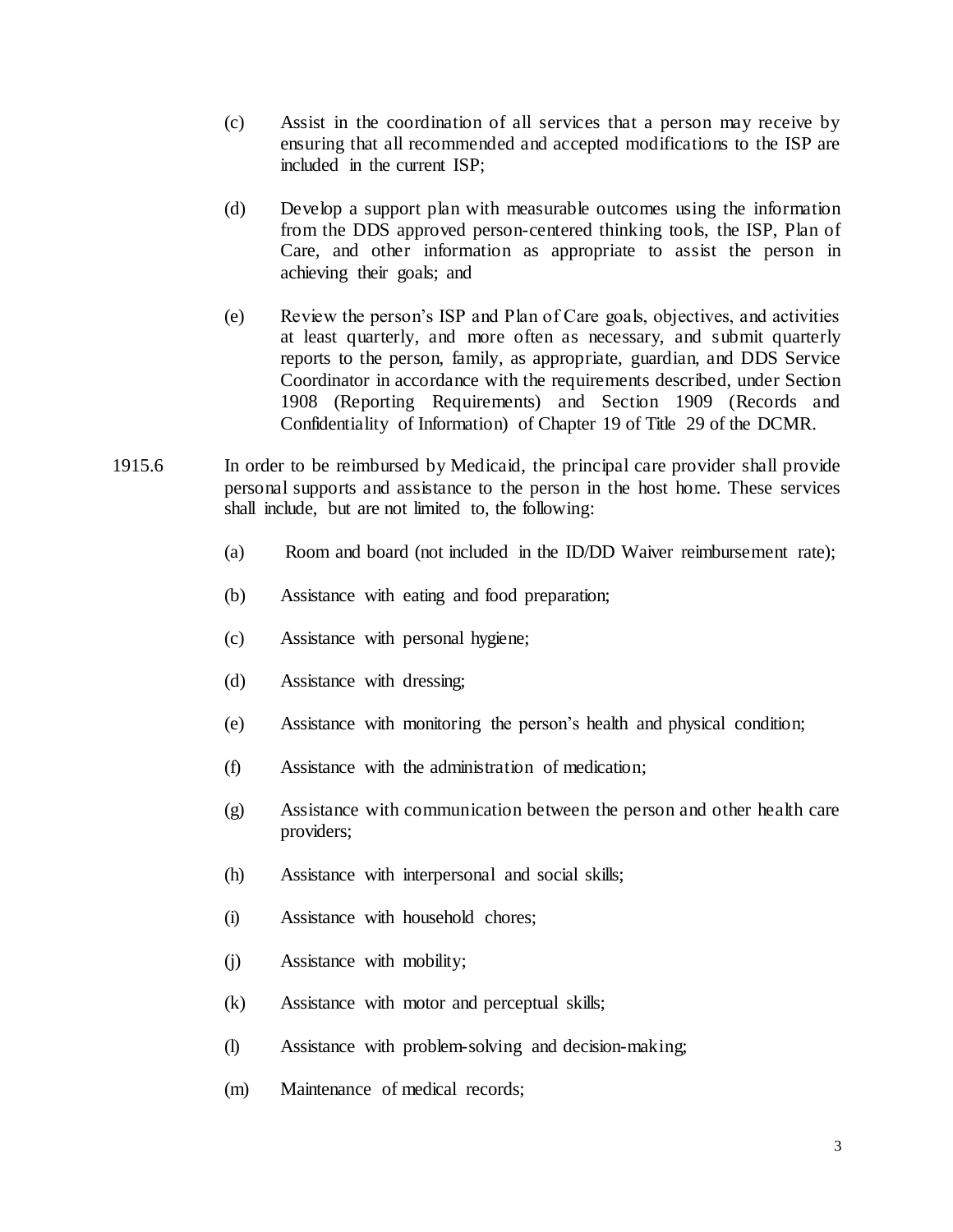- (n) Maintenance of financial records;
- (o) Assistance with attending health care appointments, by the coordination of transportation to and from the person's appointments;
- (p) Assistance with planning and attending events;
- (q) Habilitative support in activities of daily living and/or therapeutic goals and objectives as described in the ISP and Plan of Care;
- (r) Assistance with enhancing the person's opportunities for social, recreational, and religious activities utilizing community resources; and
- (s) Assistance with ensuring that the person's adaptive equipment is appropriate and functioning.
- 1915.7 In order to be reimbursed by Medicaid, the ID/DD Waiver provider shall coordinate the delivery of professional services to each person residing in a host home that may include, but are not limited to, the following disciplines or services:
	- (a) Medical Care;
	- (b) Dentistry;
	- (c) Education;
	- (d) Nutrition;
	- (e) Nursing;
	- (f) Occupational therapy;
	- (g) Physical therapy;
	- (h) Behavioral support;
	- (i) Community supports;
	- (j) Social work;
	- (k) Speech, hearing and language therapy; and
	- (l) Recreation.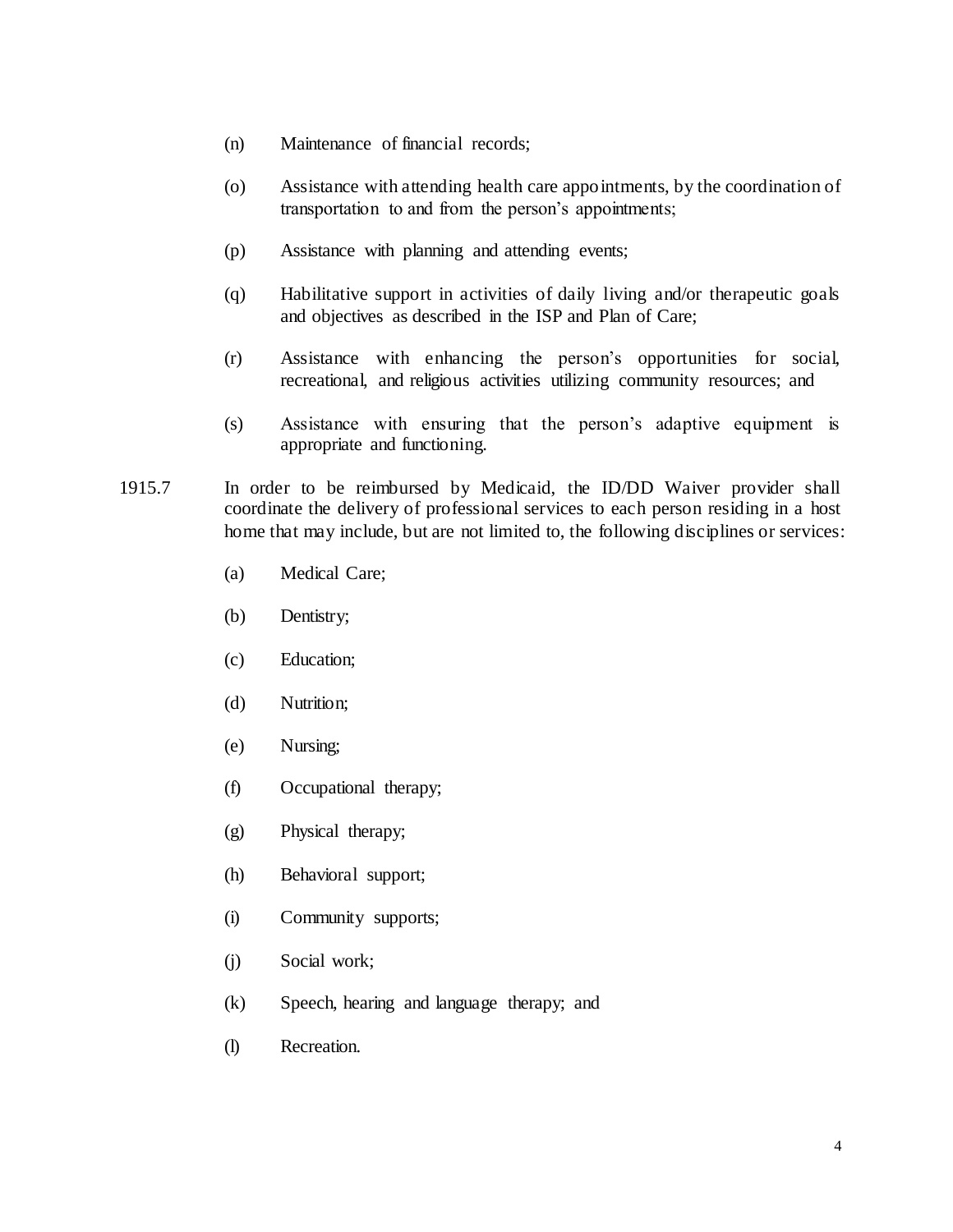- 1915.8 In order to be reimbursed by Medicaid, each ID/DD Waiver provider that oversees a person's host home placement shall:
	- (a) Receive and review packets submitted by DDS requesting development of a host home for a particular applicant;
	- (b) Respond to inquiries for host home development in a timely manner;
	- (c) Recruit a principal care provider to deliver host home services;
	- (d) Identify and develop on-going relationships with local medical professionals (*e.g.*, dentist, physician, psychiatrist, psychologist, occupational therapist, physical therapist, etc.);
	- (e) Coordinate a minimum of one (1) visit by the person to the prospective principal care provider's home, one of which may be an overnight stay;
	- (f) Coordinate transportation with the DDS Service Coordinator for visits to the prospective host home of the principal care provider;
	- (g) Participate in a person centered planning process to develop the person's ISP and Plan of Care;
	- (h) Arrange for essential supports, including training, supplies and equipment to be in place prior to the person's move into a host home setting;
	- (i) Arrange for non-essential, but recommended and necessary supports to be put into place subsequent to a person's move into a host home setting; and
	- (j) Provide information as needed to the person, the person's family or authorized representative, support team, DDS Service Coordinator, and the principal care provider.
- 1915.9 In order to be reimbursed by Medicaid, the ID/DD Waiver provider shall:
	- (a) Coordinate the use of transportation for each person residing in a host home to their day programs, places of employment, and/or community outings as needed;
	- (b) Coordinate general support monitoring at least twice per month to review conditions in the host home, the person's health status, implementation of the ISP, update activity schedules, review medical and other appointments, and draft progress notes;
	- (c) Coordinate health care monitoring for each person residing in the host homes including, at a minimum, monitoring by a registered nurse at least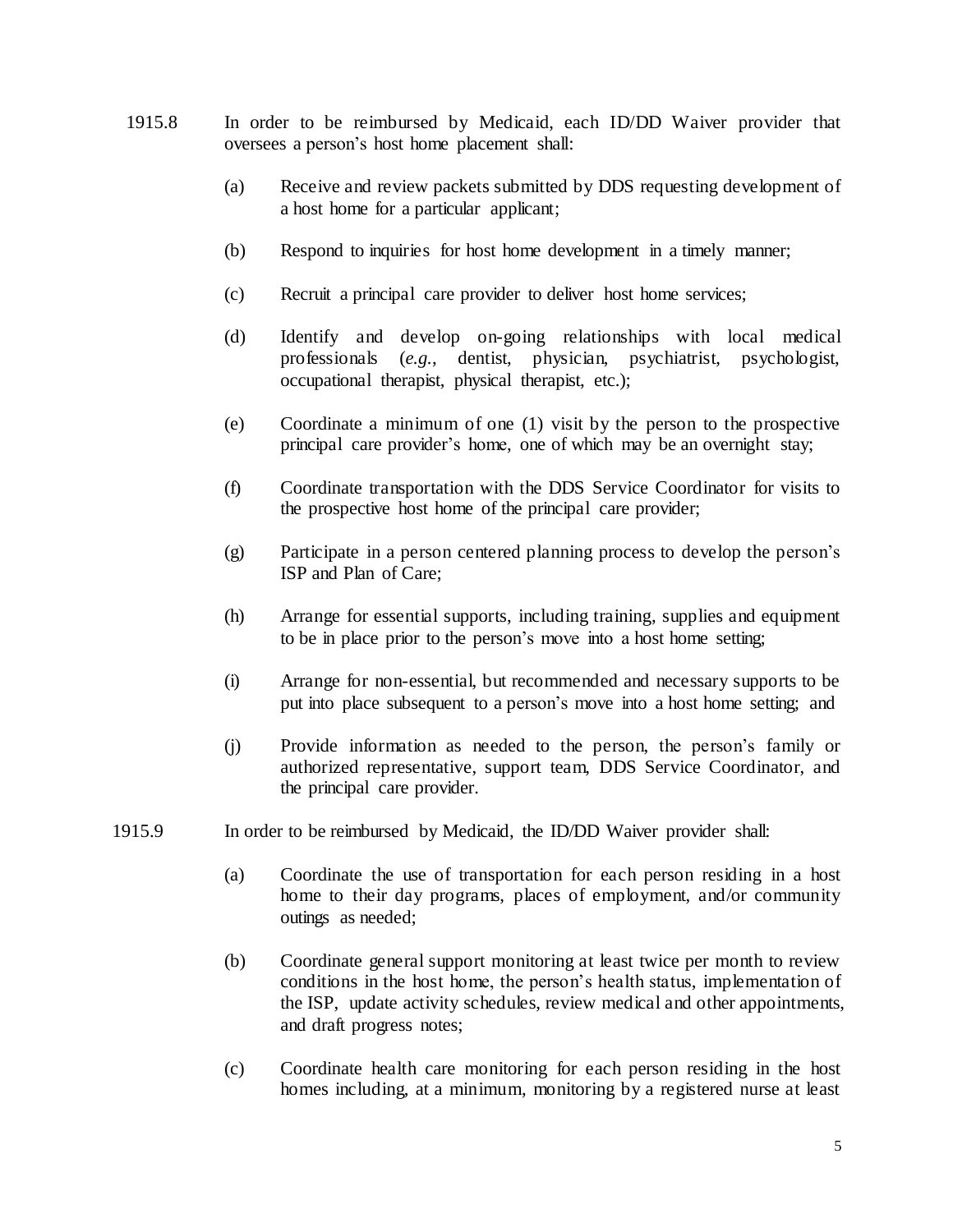every one hundred twenty (120) days for persons with no medications, and at least monthly for persons on medications; and complete monthly progress notes during each visit, as appropriate;

- (d) Provide respite to the principal care provider for up to a total of fourteen (14) days per year. If respite care and emergency support is provided in the host home, Medicaid reimbursement payments for host home services shall continue for fourteen (14) days. If respite is provided in another location, the host home services percentage of the reimbursement rate shall be paid to the ID/DD Waiver provider**;**
- (e) Provide emergency support to the person enrolled in the ID/DD Waiver, in the event that an emergency renders a principal care provider unable to provide supports;
- (f) Coordinate compliance with DDS policies and procedures;
- (g) Provide training to ensure that the principal care provider is knowledgeable about DDS policies and procedures;
- (h) Ensure that the principal care provider is trained on medication administration; and
- (i) Accompany the person to annual review court hearings and provide reports to be utilized during court hearings.
- 1915.10 In order to be reimbursed by Medicaid, the principal care provider may be a family member who is not a parent, spouse or other legally responsible relative of the person enrolled in the ID/DD Waiver.
- 1915.11 In order to be reimbursed by Medicaid, the host home residence and the ID/DD Waiver provider shall meet the DDS Certification Standards as set forth in the Human Care Agreement between the principal care provider, the ID/DD Waiver provider, and DDS, if applicable.
- 1915.12 In order to be reimbursed by Medicaid, host home without transportation services shall be administered by supported living service providers or residential habilitation service providers, which in this section shall be referred to as the ID/DD Waiver provider.
- 1915.13 In order to be reimbursed by Medicaid, each ID/DD Waiver provider of host home services without transportation shall demonstrate verification of passing the DDS Provider Certification Review with experience providing In-Home Supports or Respite for at least three (3) years, unless waived by a designated DDA staff.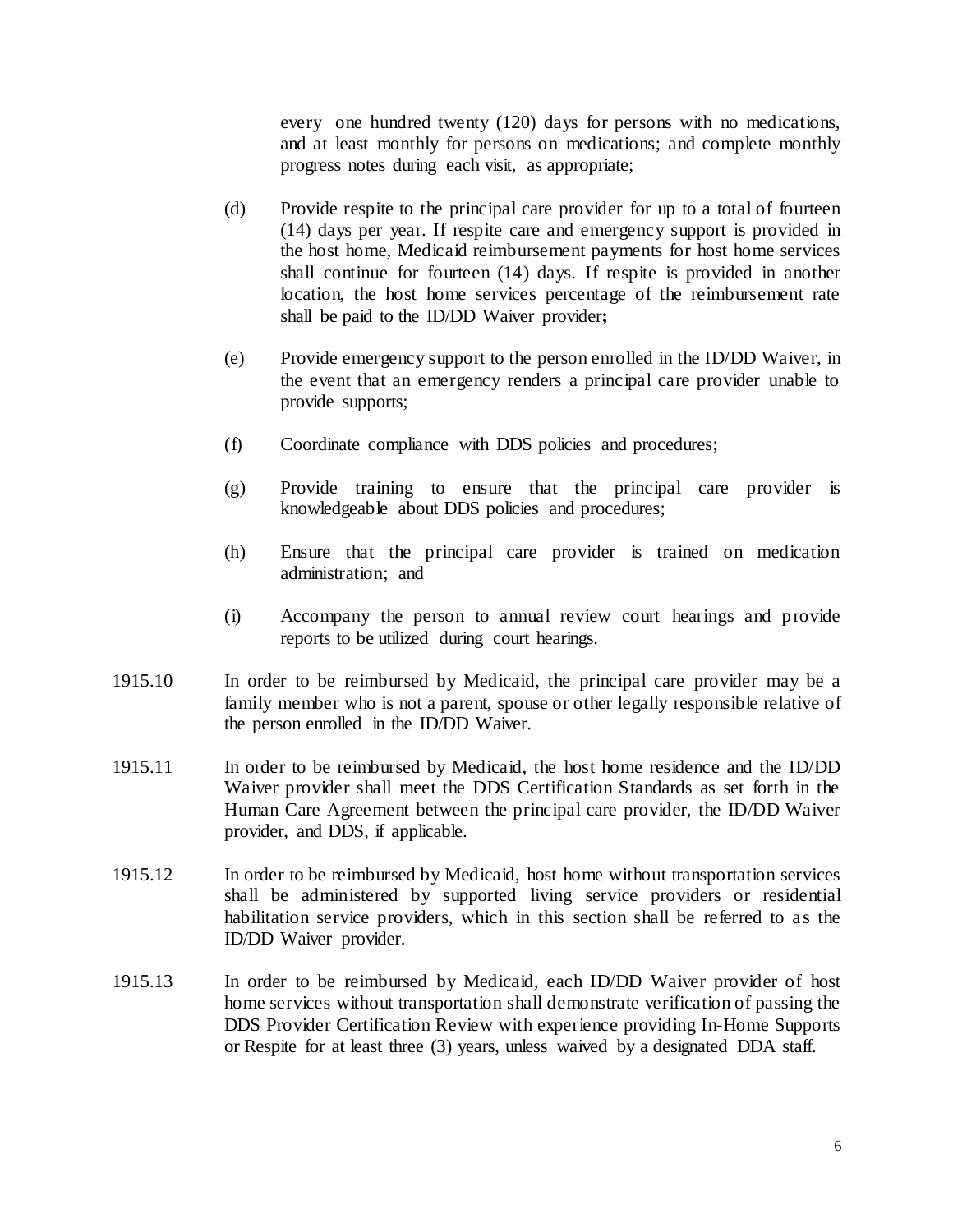- 1915.14 In order to be reimbursed by Medicaid, each ID/DD Waiver provider of host home without transportation services shall agree to the following:
	- (a) Be a member of the person's support team;
	- (b) Comply with Sections 1904 (Provider Qualifications) and 1905 (Provider Enrollment) of Chapter 19 of Title 29 of the DCMR;
	- (c) Maintain a signed, current Human Care Agreement with DDS when deemed necessary by DDS;
	- (d) Demonstrate that the owner(s)/operator(s) has at least five (5) years of experience in a leadership role with a residential provider that support adults with an intellectual disability, unless waived by the DDS Director or Deputy Director or their designee.
- 1915.15 In order to be reimbursed by Medicaid, each host home residence and supporting ID/DD Waiver provider located out-of-state shall be licensed and/or certified in accordance with the host state's laws and regulations and/or consistent with the terms and conditions set forth in an agreement between the District of Columbia and the host state. Each out-of-state host home and ID/DD Waiver provider shall comply with the following additional requirements:
	- (a) Remain in good standing in the jurisdiction where the program is located;
	- (b) Submit a copy of the annual certification or survey performed by the host state and provider's corrective action to DDS;
	- (c) Allow authorized agents of the District of Columbia government, federal government, and governmental officials of the host state full access to all sites and records for audits and other reviews; and
	- (d) Successfully meet the certification review requirements of DDS.
- 1915.16 Each principal care provider and direct support professional (DSP) providing host home without transportation services shall meet all of the requirements in Section 1906 (Requirements for direct support professionals) of Chapter 19 of Title 29 of DCMR.
- 1915.17 In order to be reimbursed by Medicaid, each principal care provider providing host home services shall agree to cooperate and attend mandatory training sessions provided by DDS and the ID/DD Waiver provider, and to allow DDS Service Coordinator and other DDS employees' reasonable access to the Host Home.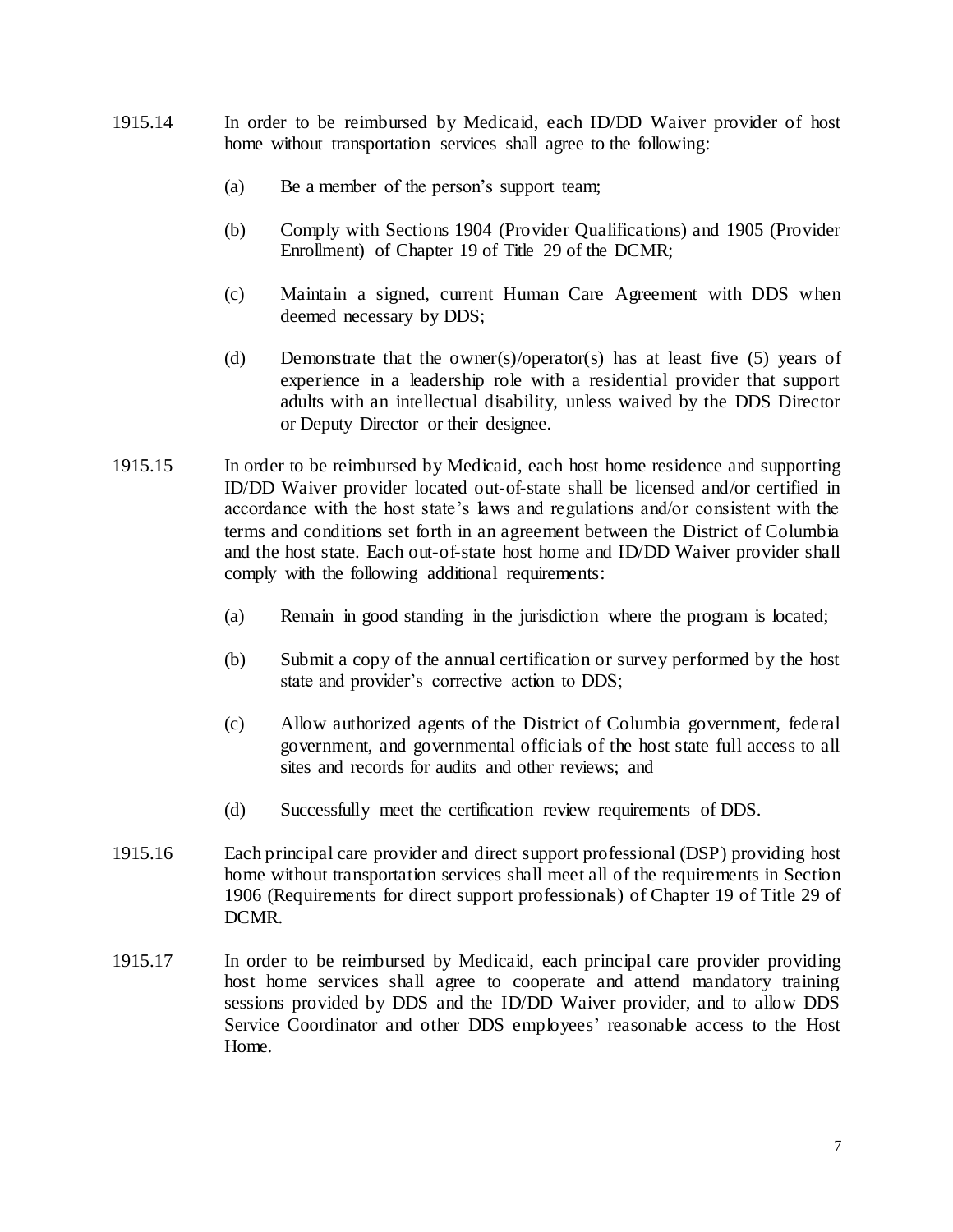- 1915.18 In order to be reimbursed by Medicaid, services shall be authorized for reimbursement in accordance with the following provider requirements:
	- (a) DDS shall provide a written service authorization before the commencement of services;
	- (b) The provider shall conduct an assessment and develop a host home assessment plan with training goals and techniques that will assist the principal care provider, within the first thirty (30) days of service delivery;
	- (c) The service name and the ID/DD Waiver provider delivering services shall be identified in the ISP and Plan of Care;
	- (d) The ISP, Plan of Care, and Summary of Supports and Services shall document the amount and frequency of services to be received; and
	- (e) Services shall not conflict with the service limitations described under Subsection 1915.25.
- 1915.19 Each ID/DD Waiver provider of host home without transportation services shall maintain the following documents for monitoring and audit reviews:
	- (a) Any documents required to be maintained under Section 1909 (Records and Confidentiality of Information) of Chapter 19 of Title 29 of the DCMR;
	- (b) A copy of the person's most recent DDS approved ISP and Plan of Care;
	- (c) A current written staffing plan, if In-Home Supports are needed;
	- (d) A written explanation of staffing responsibilities when the principal care provider is unavailable to provide support to the person enrolled in the ID/DD Waiver;
	- (e) Current financial records of expenditures of public and private funds for each person;
	- (f) The records of any nursing care provided pursuant to a physician ordered protocol and procedure, charting, and other supports provided in accordance with a physician's order relating to the development and management of the Health Management Care Plan.
	- (g) The progress notes written by the principal care provider on a weekly basis and archived at the ID/DD Waiver provider's central office, which contain the following information:
		- (1) The progress in meeting each goal in the ISP;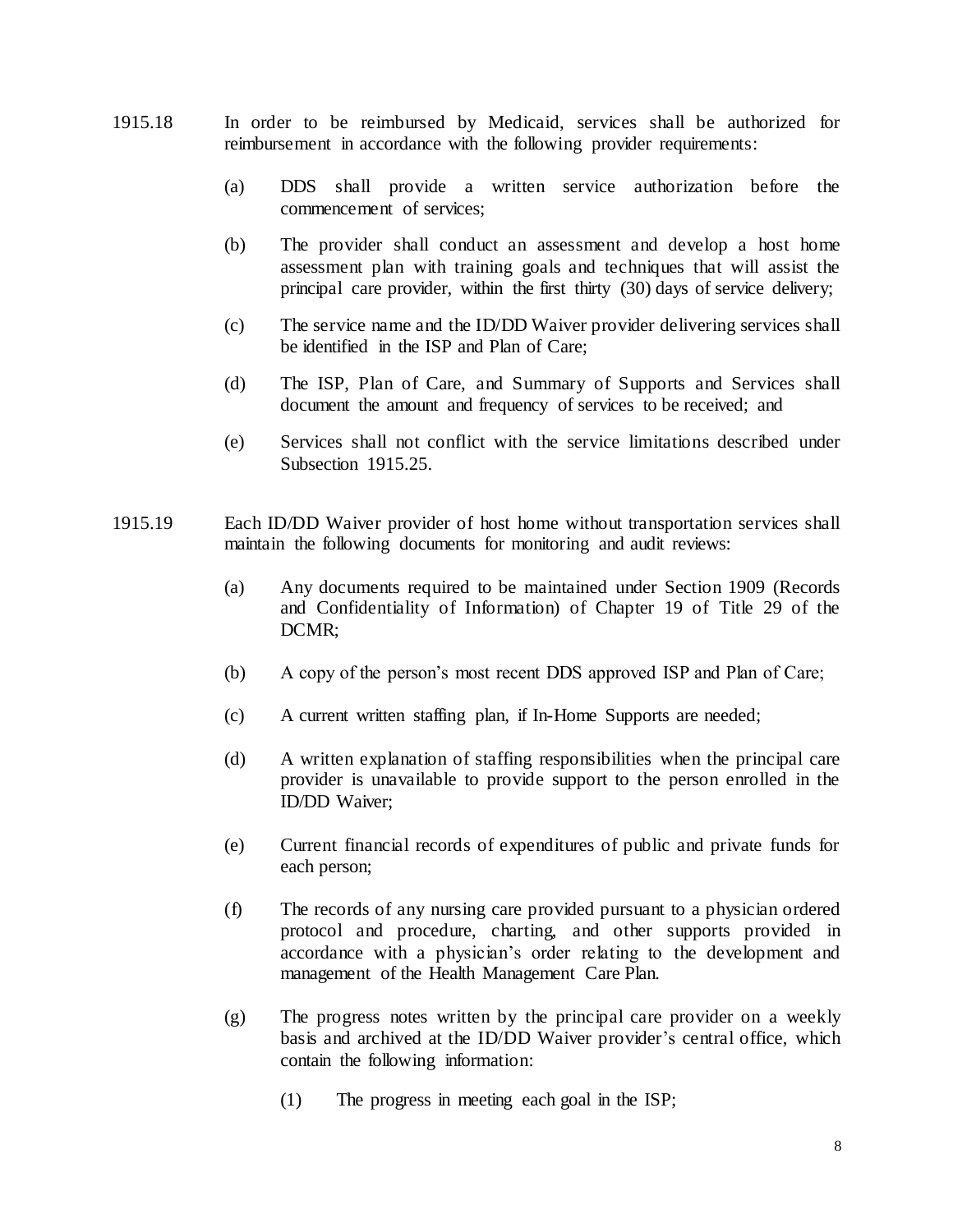- (2) Any unusual health or behavioral events or change in status;
- (3) Notes or other documentation of all community activities in which the person participated, including a response to the following questions: "What did the person like about the activity?" and "What did the person not like about the activity?". DDS encourages the use of the Learning Log, a Person-Centered Thinking tool, which may be used to record detailed information about a person's activities and what was learned about the person through his/her experience, and any matter requiring follow-up on the part of the service provider or DDS.
- 1915.20 In order to be reimbursed by Medicaid, each ID/DD Waiver provider of host home without transportation services shall comply with Sections 1908 (Reporting Requirements) and 1911 (Individual Rights) of Chapter 19 of Title 29 of the DCMR.
- 1915.21 Host home without transportation services shall not be reimbursed by Medicaid if they are billed for the same day of service that the following ID/DD Waiver services are provided to the person:
	- (a) Supported Living;
	- (b) Residential Habilitation;
	- (c) Personal Care;
	- (d) Skilled Nursing;
	- (e) Environmental Accessibility;
	- (f) Transportation;
	- (g) Respite;
	- (h) Personal Emergency Response System (PERS); and
	- (i) In-Home Supports.
- 1915.22 In order to be eligible for Medicaid reimbursement, host home without transportation services shall not include a day when the person is hospitalized, on vacation, or other days during which the person is not residing at the host home, with the exception of days when the person is on vacation with the principal care provider.
- 1915.23 In order to be eligible for Medicaid reimbursement, host home without transportation services shall not include a day when the person is not residing at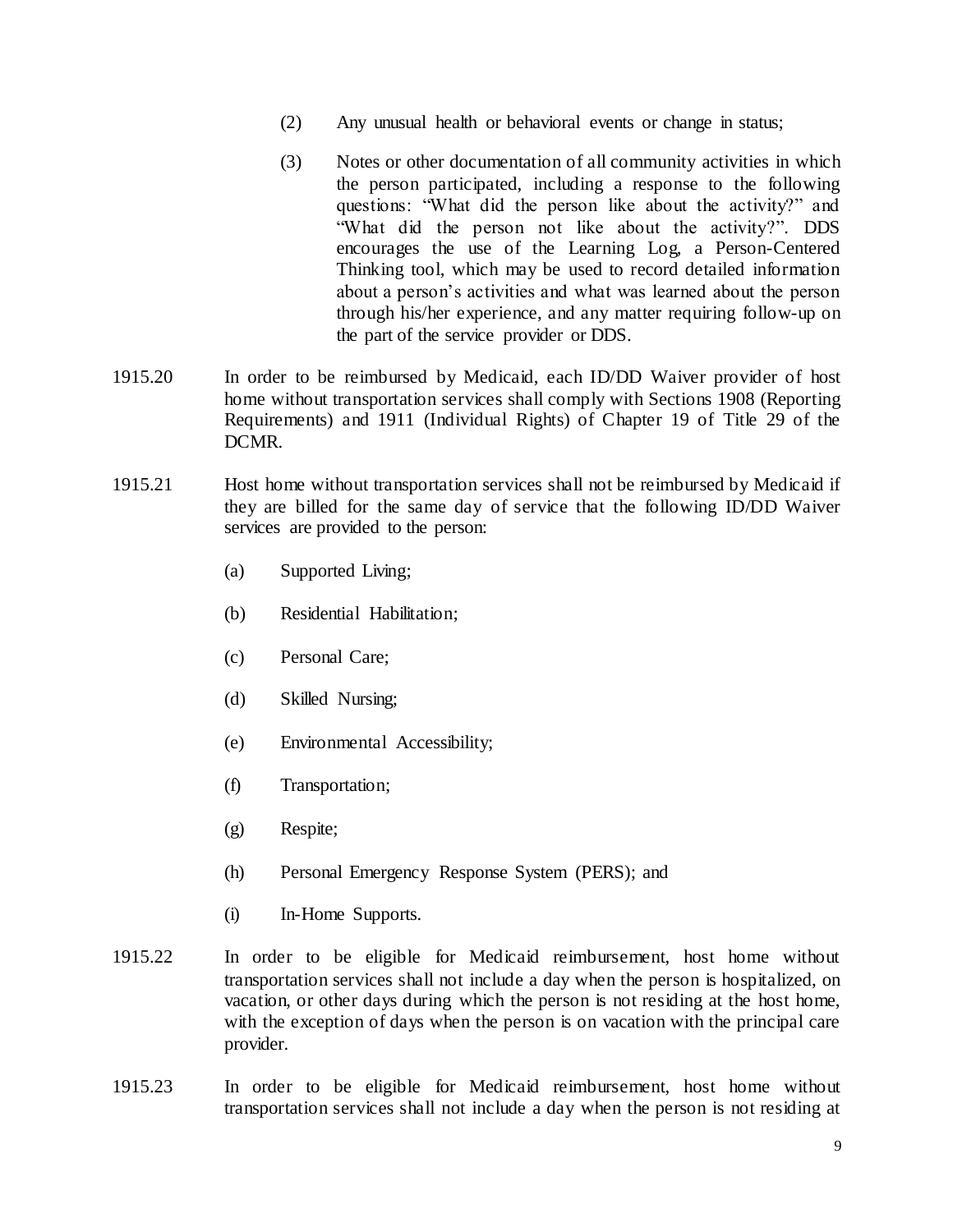the host home, with the exception of days when the person is temporarily residing in a hotel or other facility due to an emergency situation.

- 1915.24 The following individuals shall not be authorized to enroll as an ID/DD Waiver provider of host home without transportation services for the person:
	- (a) The person's legal guardian;
	- (b) The person's parent; or
	- (c) The person's spouse.
- 1915.25 Reimbursement for host home without transportation services shall not include:
	- (a) Cost of room and board;
	- (b) Cost of facility maintenance, upkeep, and improvement;
	- (c) Activities for which payment is made by a source other than Medicaid; and
	- (d) Time when the person is in school or employed.
- 1915.26 The reimbursement rate for host home without transportation services is a daily inclusive rate based on the person's acuity level. The acuity level shall be determined by DDS based on the results of the Level of Need Assessment and Screening Tool or as documented in the person's ISP.
- 1915.27 The basic support rate that Medicaid will reimburse shall be one hundred fortytwo dollars (\$142.00) per day; the moderate support rate shall be one hundred sixty-one dollars (\$161.00) per day; and the intensive support rate shall be two hundred ten dollars (\$210.00) per day. The host home without transportation services reimbursement rate shall include:
	- (a) All training for host home workers;
	- (b) Programmatic supplies;
	- (c) Oral/topical medication management;
	- (d) General and administrative fees for ID/DD Waiver services;
	- (e) Relief of the caregiver and emergency support;
	- (f) All direct support costs based on the needs of the person; and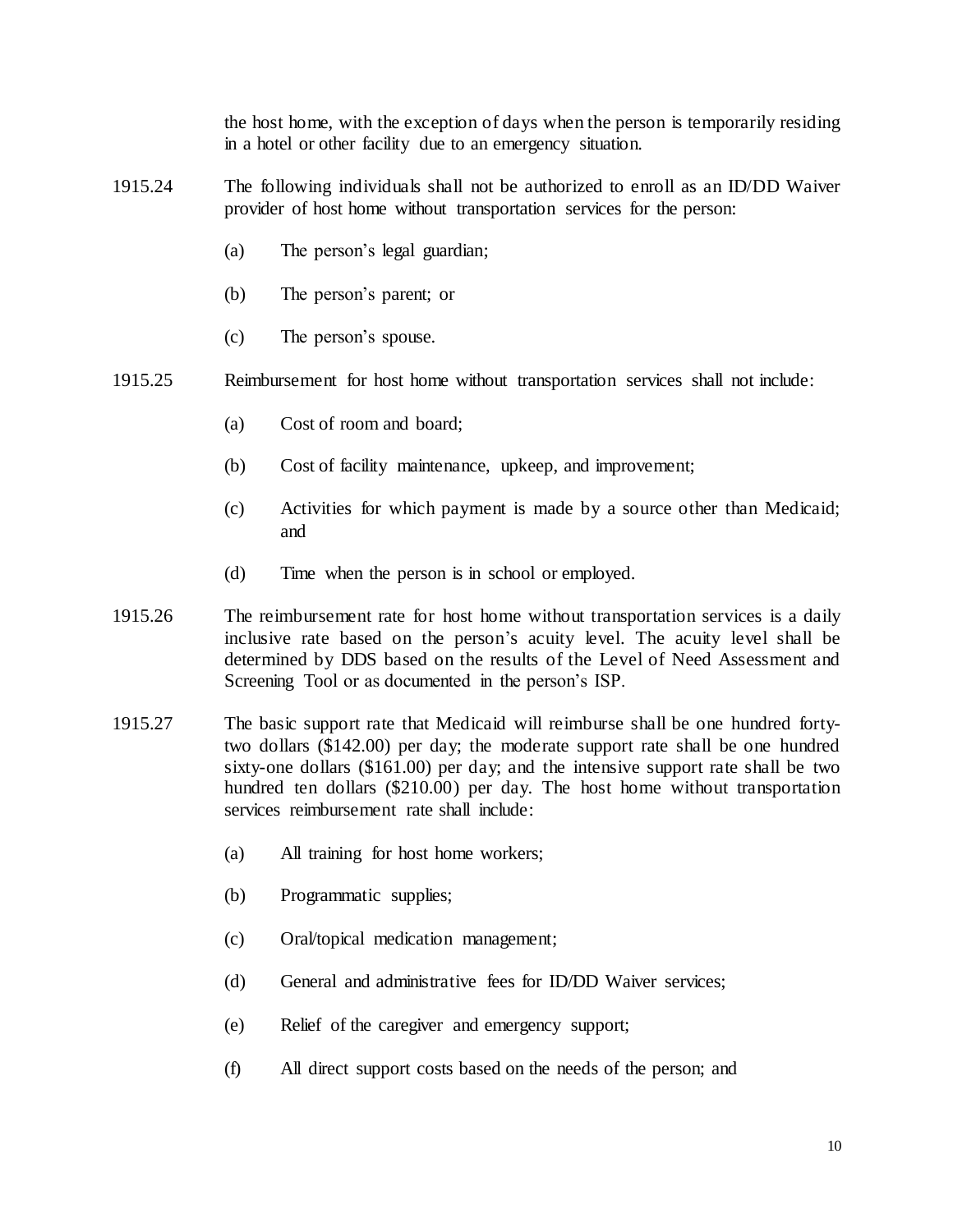- (g) Additional supports provided by a DSP for up to twenty (20) hours per week.
- 1915.28 In the event that additional DSP supports are requested, the ID/DD Waiver provider shall submit to the DDS Service Coordinator, the following documents:
	- (a) A written justification; and
	- (b) A summary of the responsibilities of the DSP who is scheduled to provide the additional supports.
- 1915.29 Persons with extraordinary needs may be eligible to receive a specialized reimbursement rate not to exceed five hundred dollars (\$500.00) per day, subject to DDS approval.
- 1915.30 Forty percent (40%) to fifty percent (50%) of the daily reimbursement rate shall be paid to the host home by the ID/DD Waiver provider for support services. The remaining fifty percent (50%) to sixty percent (60%) of the daily reimbursement rate shall be retained by the ID/DD Waiver provider for training, additional inhome support services based on the needs of the person, medication management, general and administrative fees for ID/DD Waiver services, general supervision, and relief and emergency coverage. The actual percentage of the daily reimbursement rate allocated between the host home and the ID/DD Waiver provider shall be negotiated between the parties based on the specific support needs of the person.
- 1915.31 The person receiving host home services shall contribute an amount based on their Social Security benefits to the principal care provider to pay towards their room and board expenses.

## **Section 1999, DEFINITIONS, is amended by adding the following:**

- **Homeowner** A person(s) who is (are) the primary owner or renter of a residential property and who provides supports to assist the person enrolled in the ID/DD Waiver.
- **Host Home -** The residence owned or leased by the homeowner or principal care provider who provides host home services to the person enrolled in the ID/DD Waiver.
- **Principal care provider** The person who owns and/or leases the host home and provides host home services and supports to the person enrolled in the ID/DD Waiver.